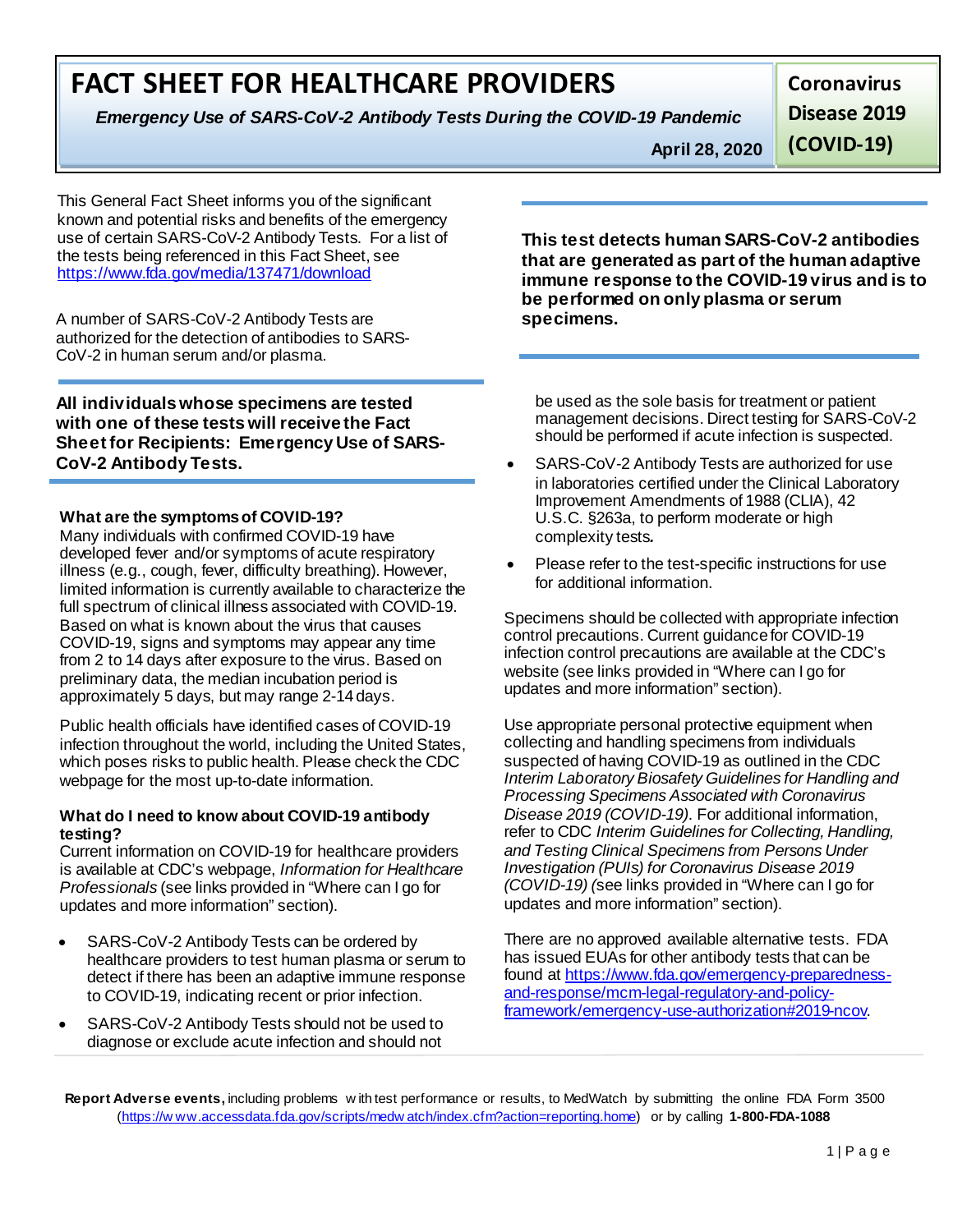# **FACT SHEET FOR HEALTHCARE PROVIDERS**

*Emergency Use of SARS-CoV-2 Antibody Tests During the COVID-19 Pandemic*

**Coronavirus Disease 2019** 

**April 28, 2020** 

**(COVID-19)**

#### **What does it mean if the specimen tests positive for antibodies against the virus that causes COVID-19?**

A positive test result with the SARS-CoV-2 antibody test indicates that antibodies to SARS-CoV-2 were detected, and the individual has potentially been exposed to COVID-19.

Antibodies to SARS-CoV-2 are generally detectable in blood several days after initial infection. Individuals may have detectable virus present for several weeks following seroconversion. If IgG antibodies are present, it often indicates a past infection but does not exclude recently infected patients who are still contagious. *It is unknown how long antibodies to SARS-CoV-2 will remain present in the body after infection and it is not known if they confer immunity to infection.*

False positive results may occur due to cross-reactivity from pre-existing antibodies or other possible causes.

The SARS-CoV-2 antibody test has been designed to minimize the likelihood of false positive test results. However, in the event of a false positive result, risks to the patient include the following: risk of infection by exposure to persons with active COVID-19. If a recent infection is suspected a false positive result may lead to a recommendation for isolation of the patient, monitoring of household or other close contacts for symptoms, patient isolation that might limit contact with family or friends and may increase contact with other potentially COVID-19-infected patients, limits in the ability to work, or other unintended adverse effects. *Due to the risk of false positive results, confirmation of positive results should be considered – using a second, different antibody assay that detects the same type of antibodies.*

Laboratory test results should always be considered in the context of clinical observations and epidemiological data in making a final diagnosis and patient management decisions.

All laboratories using this test must follow standard confirmatory testing and reporting guidelines according to their appropriate public health authorities

**What does it mean if the specimen tests negative for antibodies against virus that causes COVID-19?** A negative test result with this test means that SARS-CoV-2 specific antibodies were not present in

the specimen above the limit of detection. *However, patients tested early after infection may not have detectable antibodies despite active infection; in addition, not all patients will develop a detectable antibody response to SARS-CoV-2 infection. A negative result should not be used to rule out infection. Direct testing of SARS-CoV-2 should be performed if acute infection is suspected.*

The absolute sensitivity of the the SARS-CoV-2 antibody test is unknown.

Risks to a patient of a false negative result include: restriction of activities deemed acceptable for patients with evidence of an antibody response to SARS-CoV-2, lack of monitoring of infected individuals and their household or other close contacts for symptoms resulting in increased risk of spread of COVID-19 within the community, or other unintended adverse events

### **What is an EUA?**

The United States (U.S.) FDA has made these tests available under an emergency access mechanism called an Emergency Use Authorization (EUA). The EUA is supported by the Secretary of Health and Human Service's (HHS's) declaration that circumstances exist to justify the emergency use of *in vitro* diagnostics (IVDs) for the detection and/or diagnosis of the virus that causes COVID-19.

An IVD made available under an EUA has not undergone the same type of review as an FDA-approved or cleared IVD. FDA may issue an EUA when certain criteria are met, which includes that there are no adequate, approved, available alternatives, and based on the totality of scientific evidence available, it is reasonable to believe that this IVD may be effective.

The EUA for the test you received is in effect for the duration of the COVID-19 declaration justifying emergency use of IVDs, unless terminated or revoked (after which the test may no longer be used).

**Report Adverse events,** including problems w ith test performance or results, to MedWatch by submitting the online FDA Form 3500 [\(https://w ww.accessdata.fda.gov/scripts/medw atch/index.cfm?action=reporting.home\) o](https://www.accessdata.fda.gov/scripts/medwatch/index.cfm?action=reporting.home)r by calling **1-800-FDA-1088**